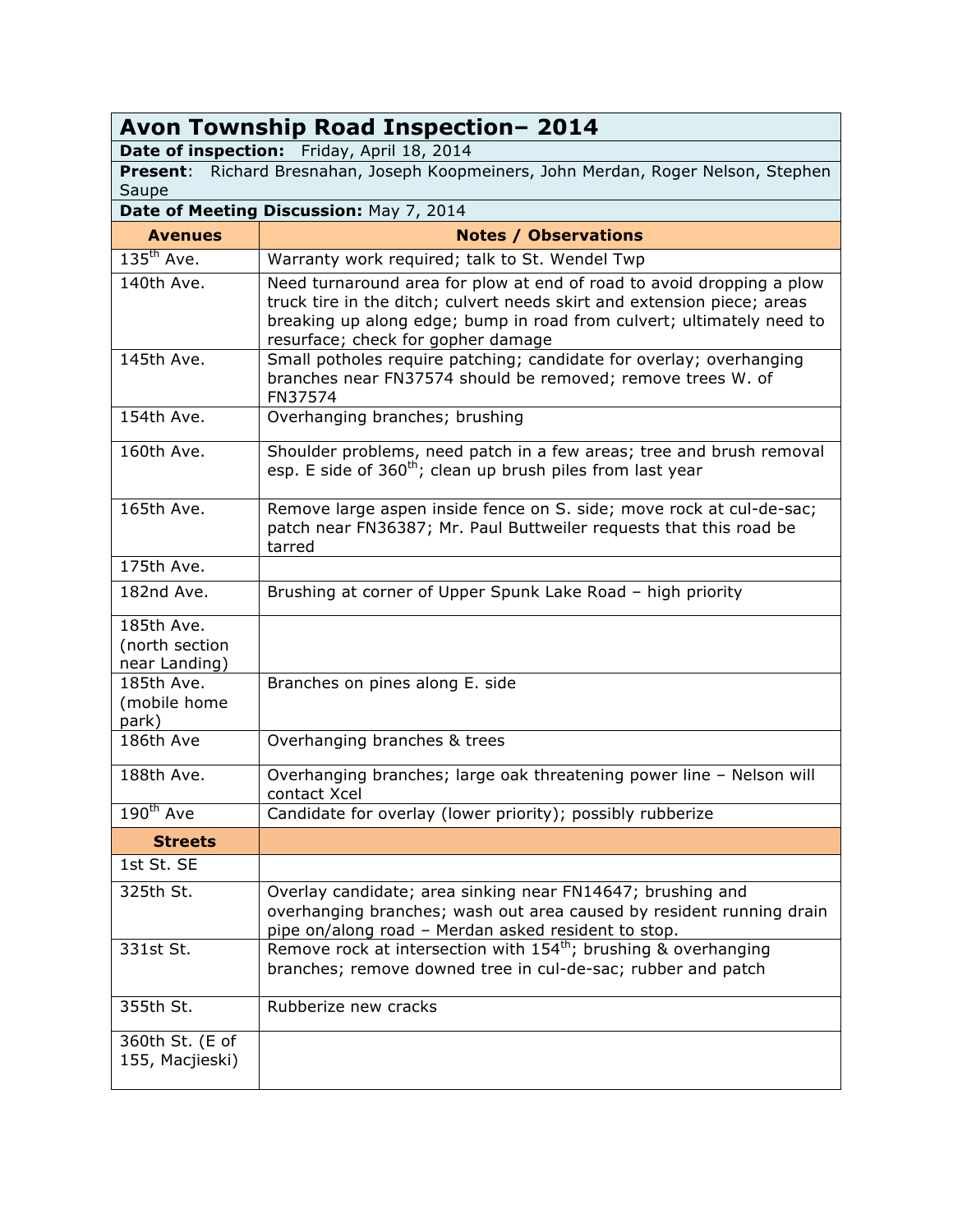| 360th St. (W of<br>155; Pierskalla)     |                                                                                                                                                                                                     |
|-----------------------------------------|-----------------------------------------------------------------------------------------------------------------------------------------------------------------------------------------------------|
| 360th St. (off<br>160th)                | Cedars encroaching on road; large cottonwood tree needs to be<br>removed or at minimum remove overhanging branches; remove brush<br>piles; repair "speed bump" at cul-de-sac; candidate for tarring |
| $360th$ St. (west)<br>363rd St.         |                                                                                                                                                                                                     |
| 365th St.                               | brushing                                                                                                                                                                                            |
| $365^{\text{th}}$ (min.<br>maint.)      |                                                                                                                                                                                                     |
| 370th St. (W of<br>155; min.<br>maint.) |                                                                                                                                                                                                     |
| 370th St. (off<br>Co. Rd. 9)            | Remove overhanging branches                                                                                                                                                                         |
| 370th St. (east<br>of 155)              | Candidate for overlay in 2015; remove brush piles; dip at intersection<br>with Co. Rd. 3                                                                                                            |
| $377^{\text{th}}$ St.                   |                                                                                                                                                                                                     |
| <b>Named Roads</b>                      |                                                                                                                                                                                                     |
| <b>Cardinals Nest</b>                   |                                                                                                                                                                                                     |
| Old Collegeville<br>Road                |                                                                                                                                                                                                     |
| Highland<br>Terrace                     | Remove large trees                                                                                                                                                                                  |
| Koppy Lane                              |                                                                                                                                                                                                     |
| Lower Spunk<br>Lane                     |                                                                                                                                                                                                     |
| <b>Meadow View</b><br>Road              | Fix signs                                                                                                                                                                                           |
| Narnia Lane                             | Overhanging branches and tree at intersection; honey-combed at<br>entrance and crumbling at edges                                                                                                   |
| Nob Hill Drive                          | Overhanging branches                                                                                                                                                                                |
| Nob Hill Drive<br>(north)               |                                                                                                                                                                                                     |
| Noble Oak Circle                        |                                                                                                                                                                                                     |
| Nordica Road                            | Large frost heave - watch to see if settles                                                                                                                                                         |
| Norman Road                             |                                                                                                                                                                                                     |